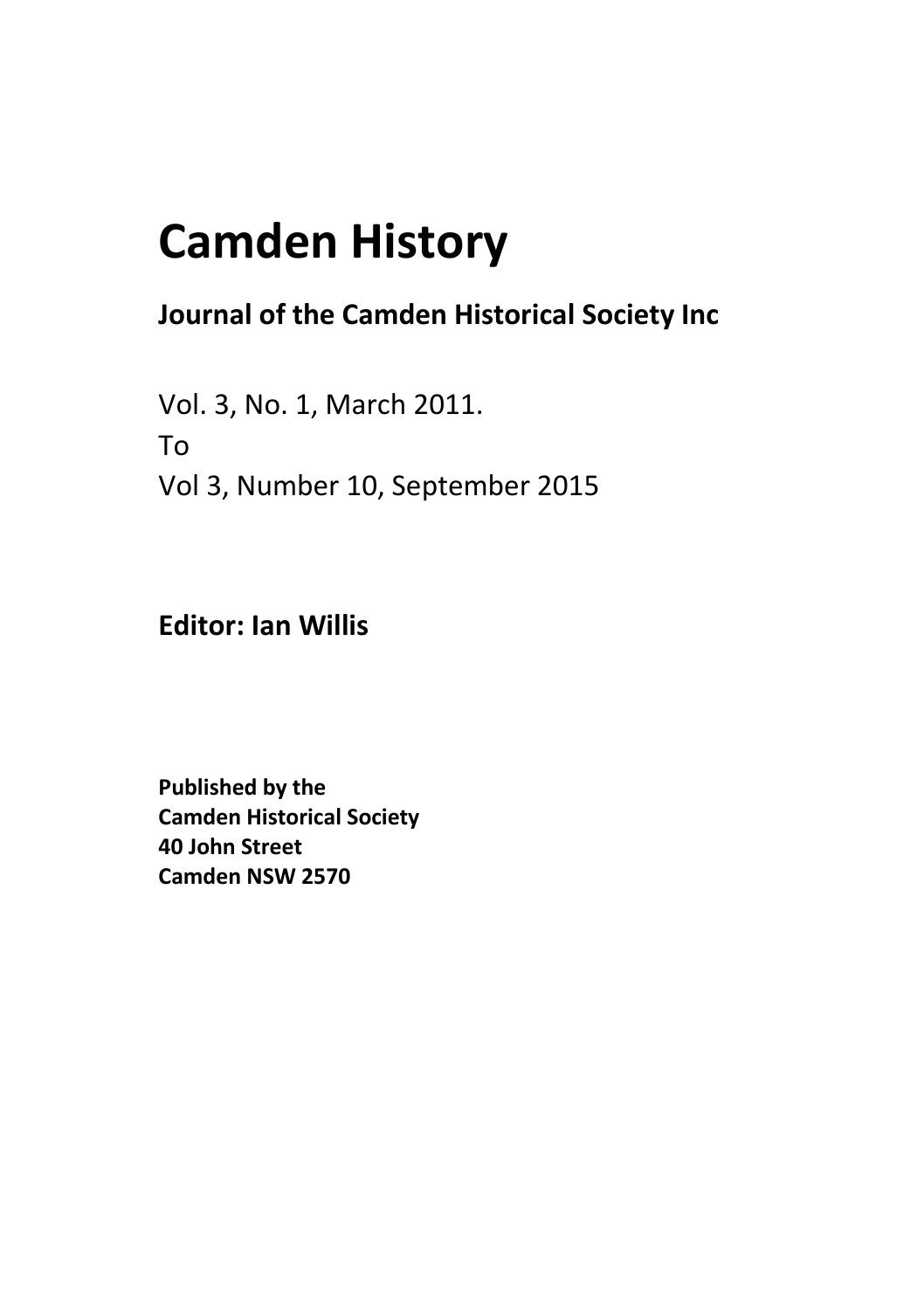## **Contents**

Volume 3, Nos 1 – 10 March 2011 – September 2015

A Flood in Camden in 1819. p. 254

Camden News Extract, 1895. p.236 Cobbitty Water Supply (Brochure). p. 260 Cole, Laura, "Sketches from my Notebook" A Portrait of Sister Hester Morton, Great War Nurse'. p.88. Cole, Laura, Tracing the Untraceable- Camden's Great War Nurses. p.79.

Downing, Pauline, Dr Robert Melville Crookston, OBE. p.66.

Greene, Sharon, Kirkham to Camelot. p.199

Herbert, Ray, World War One. p.269 Howard, Donald, The Faces In The Street. p.338

Johnson, Janice, Camden in the News. p105. Johnson, Janice, Tank or Bank? p.220 Johnson, Janice, Margaret Wheeler and Julie Wrigley, 2nd Madras Cavalry Uniform 361, Assessment of Significance, Collection Item No. 1970. p.264 Johnson, Janice, The Gallipoli Evacuation., p.231

Lester, Bob, President's Report 2013-2014. p.275 Lester, Bob, President's Report 2014 - 2015. p.366 Lester, Bob, President's Report 2012-2013. p.212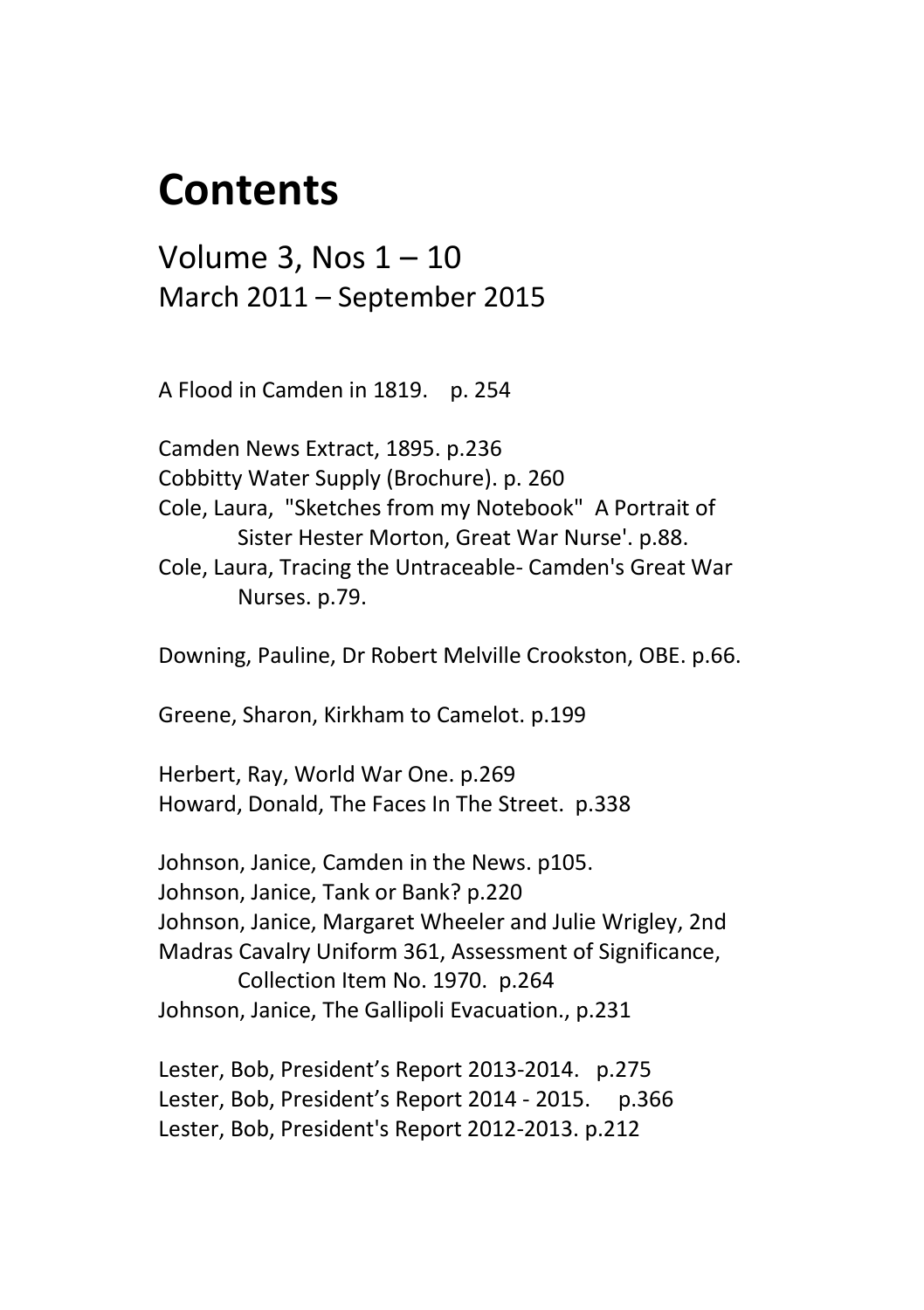- Love-Lipinkski, Penny, The Junior Red Cross at Camden Public School. p. 11
- Macarthur Onslow, Annette, From the Old to New South Wales, the life of Astley John Onslow Thompson, Special Edition. pp.304-331
- Macarthur Onslow, Annette, Macquarie Grove to Camden Aerodrome. pp. 148-198
- McCall, Peter, An Admiral's Wife In Camden. p.351
- Mylrea, Peter, Local Government, Camden Municipality and Nepean Shire. p.118.
- Mylrea, Peter, Advertisements in the Camden News 1896- 1914. p.42.
- Mylrea, Peter, An 1843 Map of Camden. p.61.
- Mylrea, Peter, Development of Law Courts in Cawdor, Picton and Camden. p.139
- Mylrea, Peter, European Explorers in the Camden Region. p.90.
- Mylrea, Peter, Macarthurs Village of Camden. p. 23.
- Mylrea, Peter, The Hassall Family as Land Owners in Cobbitty. p.248
- Mylrea, Peter, The Original Village of Cawdor. p. 137
- Mylrea, Peter, Water and Sewerage in Camden. p. 7
- Mylrea, Peter, Crown Land and the Wild Cattle of the Cowpasture Plains. p.224
- Newton, Noreen, The CIFA Story. p.218
- Oliver, Jo, A Practical Partnership: library, museum and family history society co-operation at Camden. p.97.

RAAF Central Flying School 1940. p. 286 Rem, Rene, Museum Volunteers. p. 297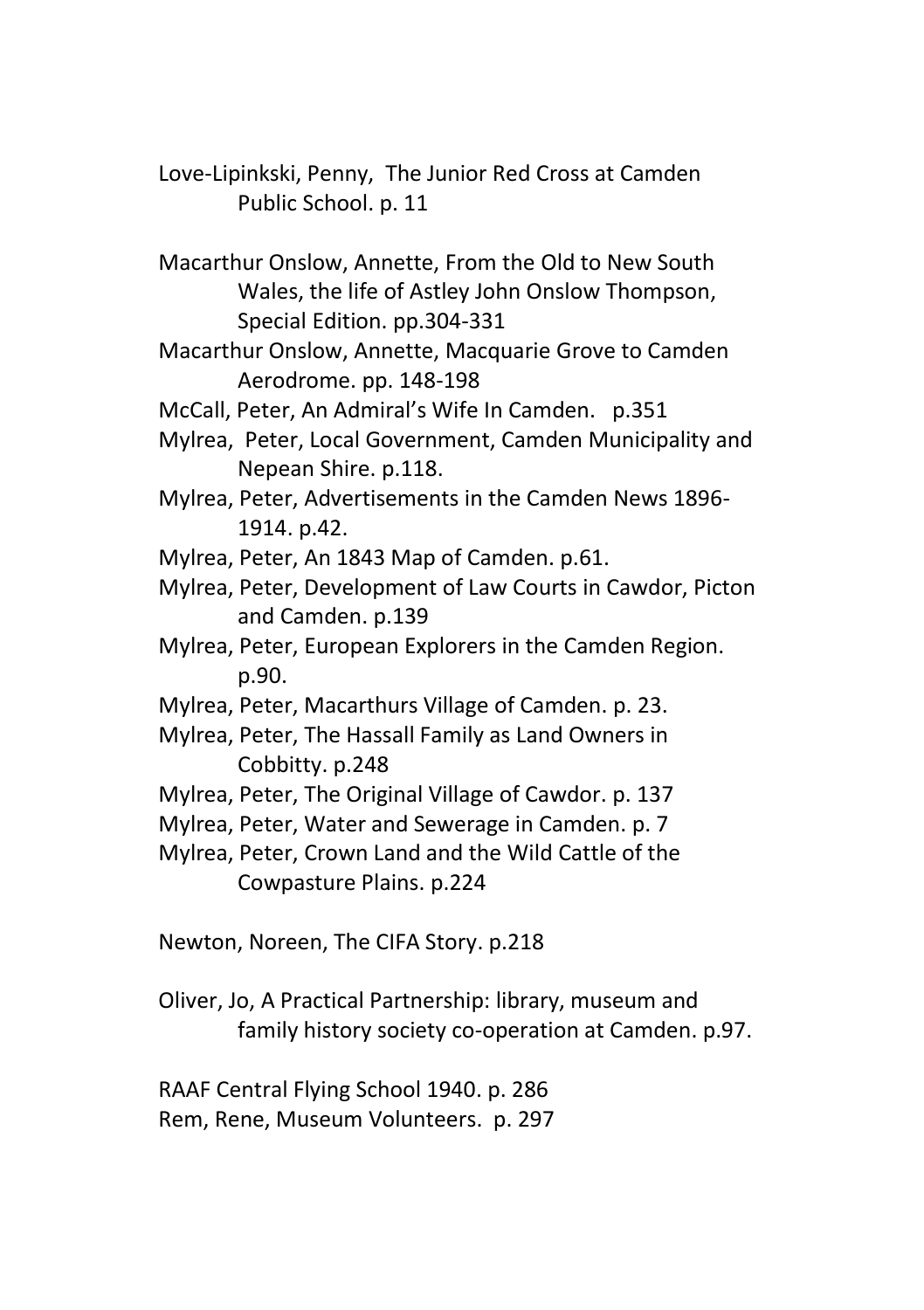Shepherd, Cathey, John Martin Hawkey's Presentation Tea Service. p.282

Stratton, Lee and Brian, Official Opening of Liz Kernohan Drive. p.295

- Wheeler, Robert, Elderslie. p.132
- Williams, Dawn, The Telephone Exchange Werombi. p.358
- Willis, Ian, Yearning, Longing and the Remaking of Camden's Identity: the myths and reality of a 'country town idyll'. p.107.

Willis, Ian, Lee Abrahams, The District Reporter. p 1

- Willis, Ian, Launch of Report Managing The Future of Camden Park. p.271
- Willis, Ian, A Conversation with Joyce Thorn of Cobbitty With Cathey Shepherd. p.259
- Willis, Ian, Camelot. p.239
- Willis, Ian, Community Partnerships: are they all that they are cracked up to be? p.51.
- Willis, Ian, Frances Warner. p.74.
- Willis, Ian, Joy Riley, Memories of John Street. p.243
- Willis, Ian, Book Launch, Author Address, Ministering Angels. p.290

Willis, Ian, Edwina Macarthur Stanham. p.37.

Willis, Ian, John Carlyle Southwell OAM, RFD, ED. p.124

- Wrigley, John, My Dearest Ellen. p.273
- Wrigley, John, Phillip Haylock, The Very Sociable Policeman. p.256
- Wrigley, John, Dick Inglis Death of a Fine Camden Citizen. p.280
- Wrigley, John, The Paradox of Beauty from the Great War. p.299